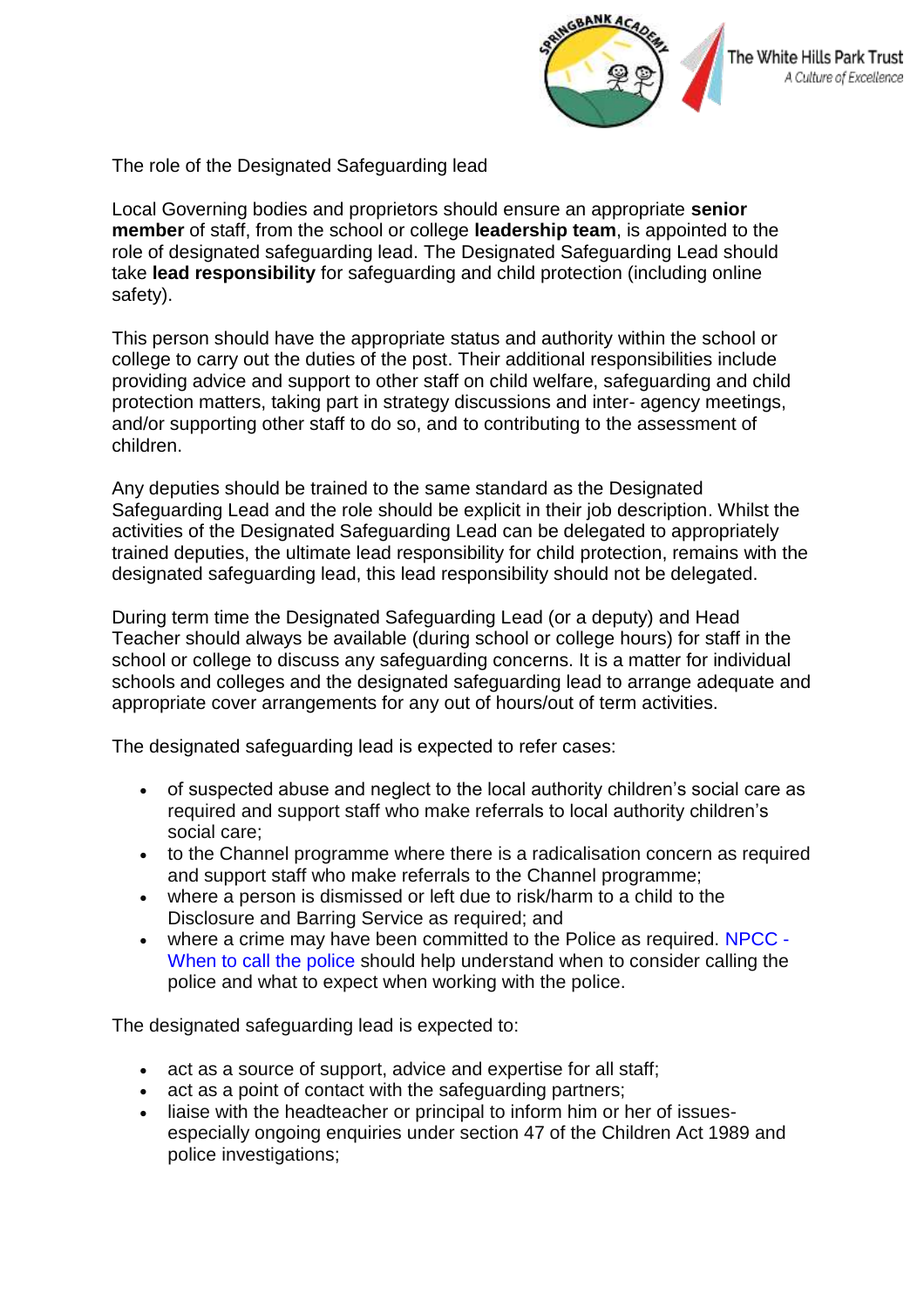- as required, liaise with the "case manager" and the local authority designated officer(s) (LADO) for child protection concerns in cases which concern a staff member;
- liaise with staff (especially teachers, pastoral support staff, school nurses, IT Technicians, senior mental health leads and special educational needs coordinators (SENCOs), or the named person with oversight for SEN in a college and Senior Mental Health Leads) on matters of safety and safeguarding and welfare (including online and digital safety) and when deciding whether to make a referral by liaising with relevant agencies so that children's needs are considered holistically;
- liaise with the senior mental health lead and, where available, the Mental Health Support Team, where safeguarding concerns are linked to mental health;
- promote supportive engagement with parents and/or carers in safeguarding and promoting the welfare of children, including where families may be facing challenging circumstances;

 $\circ$  ensure that the school or college knows who its cohort of children who have or have had a social worker are, understanding their academic progress and attainment, and maintaining a culture of high aspirations for this cohort; and,

o support teaching staff to provide additional academic support or reasonable adjustments to help children who have or have had a social worker reach their potential, recognising that even when statutory social care intervention has ended, there is still a lasting impact on children's educational outcomes.

The designated safeguarding lead is responsible for ensuring that child protection files are kept up to date.

Information should be kept confidential and stored securely. It is good practice to keep concerns and referrals in a separate child protection file for each child.

The designated safeguarding lead should:

- ensure each member of staff has access to, and understands, the school's or college's child protection policy and procedures, especially new and part-time staff;
- ensure the school's or college's child protection policy is reviewed annually (as a minimum) and the procedures and implementation are updated and reviewed regularly, and work with local governing bodies or proprietors regarding this;
- ensure the child protection policy is available publicly and parents are aware of the fact that referrals about suspected abuse or neglect may be made and the role of the school or college in this;
- link with the safeguarding partner arrangements to make sure staff are aware of any training opportunities and the latest local policies on local safeguarding arrangements.